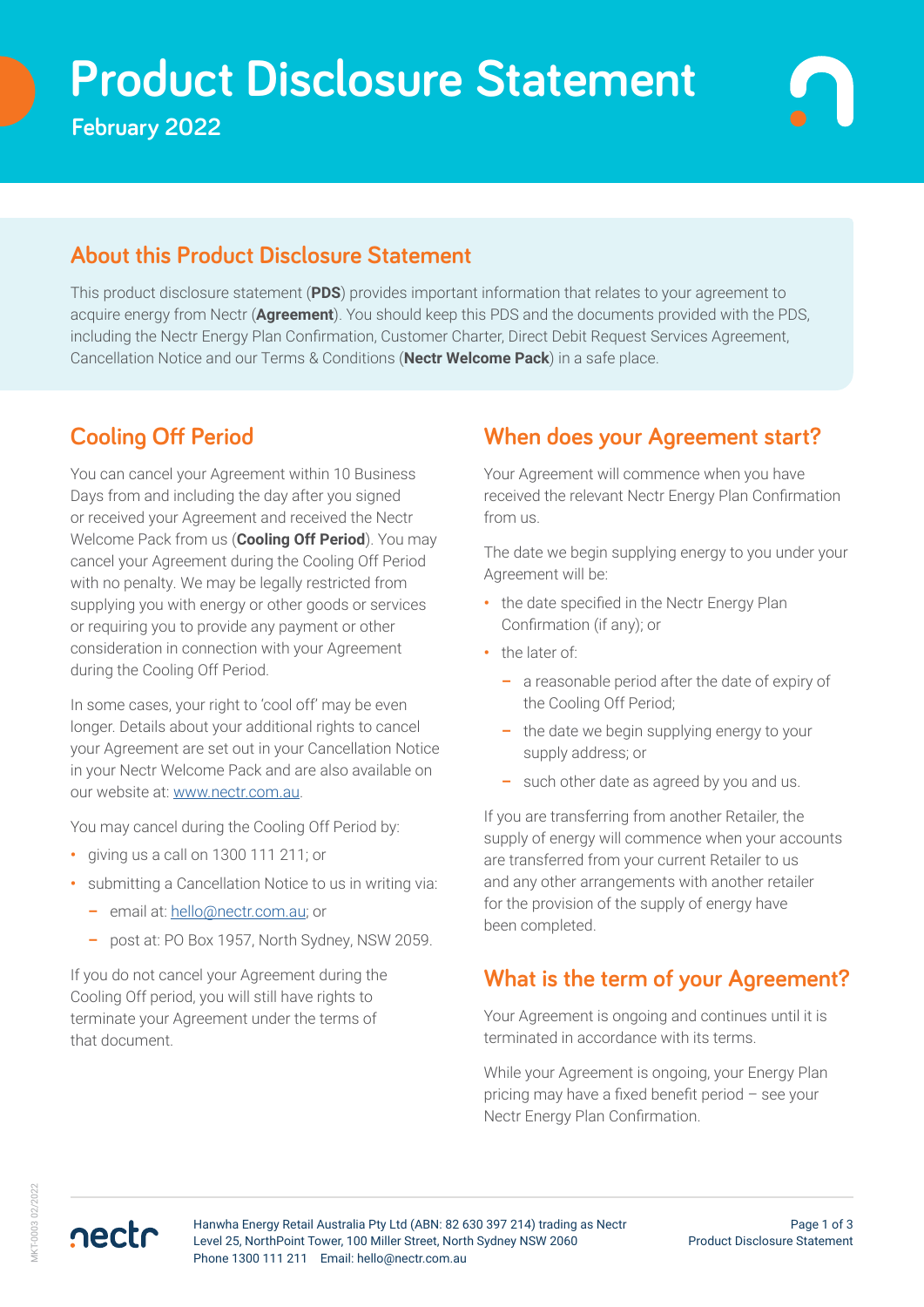For Energy Plans with fixed benefit periods, we will provide energy supply and associated services as per the agreed rates for that fixed period unless your Agreement is terminated early. If the benefits that apply under your Agreement change after the end of a fixed benefit period, we will give you notice in writing between 20 and 40 Business Days before the date the benefits change. We will also let you know at that time if there are other energy plans that may suit your needs.

If you are vacating your supply address, you may cancel your Agreement by email at [hello@nectr.com.au o](mailto:hello%40nectr.com.au%20?subject=)r by phone on **1300 111 211**.

## **Prices, Fees and Charges**

The price you pay for your energy supply under your Agreement is set out in your Nectr Energy Plan Confirmation in your Nectr Welcome Pack.

If the benefits that will apply under your Agreement will change after the end of any fixed initial period, we will give you notice in writing between 20 and 40 Business Days before the date the benefits change. We will also let you know at that time if there is a new energy plan that may meet your needs. If the tariff on which your pricing is based changes part way through a billing period, we will calculate your next bill on a proportional basis for the previous and new tariff.

A full list of our fees and charges can be found in our Fee Schedule on our website at [www.nectr.com.au/plans-and-fees](https://www.nectr.com.au/plans-and-fees).

Any changes made to prices, charges, early termination payments and penalties, security deposits, service levels, concessions or rebates, or payment options will be made in accordance with the applicable law and regulatory requirements. We will use reasonable endeavours to notify you of these changes, which may include publishing the changes on our website.

## **Billing**

Bills will be made available to you via email at the end of each billing period. The billing period will be specified in your Agreement. We may estimate the amount of energy you have used if your meter cannot be read or we do not receive the meter data from our

meter data provider. If your bill is based on estimated data, this will be clearly indicated on the bill. Where we offer alternative payment or billing options as part of your Agreement you must abide by the relevant conditions if you wish to make use of these options. These conditions will be clearly detailed as part of your Nectr Energy Plan Confirmation.

#### **Payment**

You must pay the total amount owing including any additional charges in accordance with your Agreement on each bill including GST by the due date specified on the bill. Payment may be made in advance. You must pay your bill by credit/debit card or direct debit (in accordance with a Direct Debit Request Services Agreement between you and us) or any other method permitted by us as stated on your bill or in your Agreement. To change your payment method to a different credit/debit card or direct debit, please email us at [hello@nectr.com.au](mailto:hello%40nectr.com.au?subject=) or call us on 1300 111 211.

## **Security Deposits**

In some circumstances, we may require you to provide us with a security deposit. If you have paid a security deposit to us, we will pay you interest on the security deposit. We may use your security deposit, and any interest earned on the security deposit, to offset any amounts you owe to us under your Agreement.

## **Concessions and rebates**

You may be eligible for a government concession or rebate in relation to your energy bill. You can find further information about government concessions and rebates on our website [www.nectr.com.au/concessions.](https://www.nectr.com.au/concessions)

#### **Service standards**

We will meet all legal and regulatory requirements applicable to your supply address. For example, if your supply address is in New South Wales then the legal and regulatory requirements in New South Wales apply. We will ensure that changes to service standards are made in accordance with applicable law and regulatory requirements.